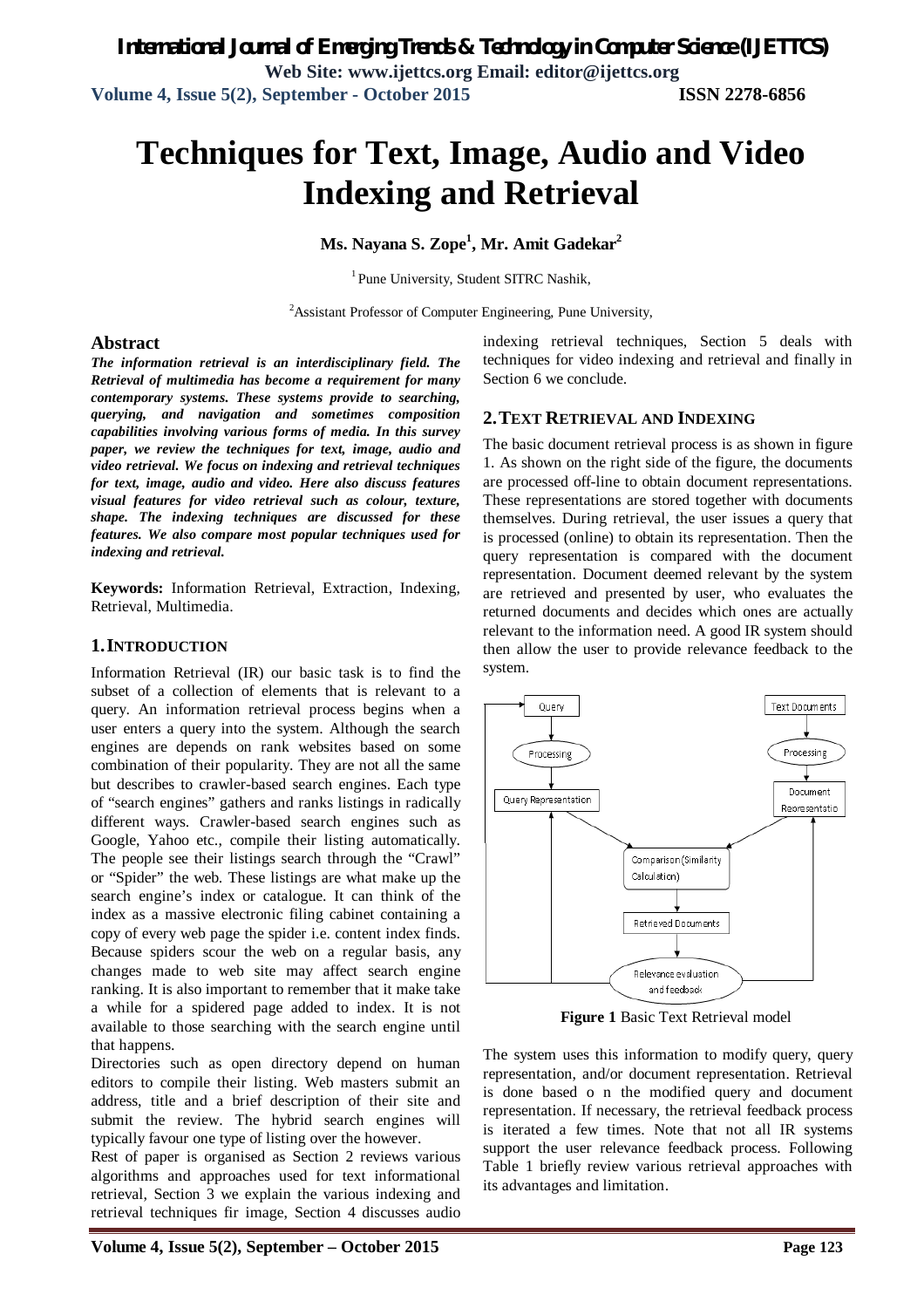## *International Journal of Emerging Trends & Technology in Computer Science (IJETTCS)* **Web Site: www.ijettcs.org Email: editor@ijettcs.org**

## **Volume 4, Issue 5(2), September - October 2015 ISSN 2278-6856**

**Table 1** Comparison of Text Retrieval and Indexing Approaches

| .Algorithm<br>Basic<br><b>Boolean</b>                  | .Approaches<br>Documents<br>indexed<br>are<br>of<br>by<br>set<br>keywords.<br>Queries<br>are<br>also<br>represented<br>by a set<br>of<br>keywords<br>joined<br>by<br>logical<br>operators that<br>supply<br>relationships<br>between the                                                                                                                                             | .Advantages<br>Simple<br>to<br>implement.<br>Ideal<br>for<br>small<br>text<br>data patterns<br>and<br>databases.                                                                                                                                                                                                                                                                      | .Limitation<br>It is difficult<br>to formulate<br>Boolean<br>queries<br>and<br>the retrieval<br>results<br>are<br>very<br>sensitive<br>to<br>query<br>formulation,<br>Query term<br>weights<br>are<br>normally not<br>used<br>as<br>queries<br>are |
|--------------------------------------------------------|--------------------------------------------------------------------------------------------------------------------------------------------------------------------------------------------------------------------------------------------------------------------------------------------------------------------------------------------------------------------------------------|---------------------------------------------------------------------------------------------------------------------------------------------------------------------------------------------------------------------------------------------------------------------------------------------------------------------------------------------------------------------------------------|----------------------------------------------------------------------------------------------------------------------------------------------------------------------------------------------------------------------------------------------------|
| Vector<br>Space Model<br>Indexing and<br>Retrieval     | query terms.                                                                                                                                                                                                                                                                                                                                                                         | When<br>subsequent<br>queries<br>similar to the<br>queries used<br>to modify the<br>documents<br>issued,<br>are<br>performance<br>is improved.                                                                                                                                                                                                                                        | often<br>very<br>short.<br>Treats terms<br>as unrelated<br>and it works<br>only well<br>short<br>documents<br>and queries.                                                                                                                         |
| Probabilistic<br>Based<br>Indexing<br>and<br>Retrieval | It is based on<br>the following<br>four<br>parameters:<br>P(rel):The<br>probability of<br>relevance of a<br>document<br>P(nonrel):<br>The<br>probability<br>non relevance<br>of<br>a<br>document<br>a1 : The cost<br>associated<br>with<br>the<br>retrieval of a<br>non relevant<br>document<br>a2: The cost<br>associated<br>with the non<br>retrieval of a<br>relevant<br>document | Since<br>the<br>retrieval of a<br>relevant<br>non<br>document<br>carries a loss<br>of<br>P(nonrel)<br>a1<br>the<br>and<br>rejection of a<br>relevant<br>document<br>carries a loss<br>οf<br>$a2P$ (rel),<br>the total loss<br>caused by a<br>given<br>retrieval<br>process<br>will<br>be minimised<br>if a document<br>is<br>retrieved<br>whenever<br>$a2P$ (rel)<br>$>=a_1P(nonrel)$ | Retrieval<br>effectiveness<br>and<br>efficiency<br>1 <sub>ow</sub><br>are<br>because not<br>all<br>relevant<br>items<br>may<br>be retrieved<br>whole<br>and<br>document<br>space has to<br>be searched.                                            |
| Cluster<br>Based<br>Indexing and<br>Retrieval          | Document<br>clustering-<br>grouping<br>similar<br>documents<br>cluster<br>into<br>used.<br>are<br>During                                                                                                                                                                                                                                                                             | Effective<br>Retrieval                                                                                                                                                                                                                                                                                                                                                                | High<br>computation,<br>memory and<br>time<br>requirement                                                                                                                                                                                          |

| document        |  |
|-----------------|--|
| retrieval, the  |  |
| query vector    |  |
| is compared     |  |
| with the        |  |
| controls of     |  |
| cluster. After  |  |
| the cluster     |  |
| with highest    |  |
| similarity to   |  |
| the query       |  |
| vector is       |  |
| identified,     |  |
| either all      |  |
| documents in    |  |
| the cluster are |  |
| retrieved or    |  |
| most similar    |  |
| documents       |  |
| are retrieved.  |  |

#### **3.IMAGE INDEXING AND RETRIEVAL**

In Image indexing and retrieval section describes five main approaches, which are based on structured attributes, object recognition, text and low level image features. The first approaches, attribute based, uses traditional database management systems for image indexing and retrieval. The second approach colour and third based on shape are not mature yet as it relies in automatic object recognition. Text-Based image retrieval uses traditional IR for image indexing and retrieval. The low-level content based approach to image indexing and retrieval queries the extraction of low level image features. The common features used are colour, object, shape and texture. Table 2 looks like into a number of image indexing and retrieval techniques based on compressed image data.

#### **Table 2** Comparison of Image Indexing and Retrieval Approaches

| .Algorithm              | .Approaches       | .Advantages     | .Limitation   |  |
|-------------------------|-------------------|-----------------|---------------|--|
| Text-Based              | Manual,           | Easy<br>to      | Most<br>text- |  |
| Indexing                | Automated,        | implement,      | hased         |  |
| and                     | Annotation,       | low<br>memory   | retrieval     |  |
| Retrieval               | <b>Attributes</b> | and             | systems       |  |
| Techniques              | based indexing    | computational   | require       |  |
|                         | and retrieval     | requirement     | manual        |  |
|                         |                   |                 | annotation    |  |
|                         |                   |                 | of images.    |  |
| Image                   | Histograms,       | is<br>Histogram | Retrieval     |  |
| Retrieval               | Spatial relation  | easy<br>to      | performance   |  |
| <b>Based</b><br>$^{on}$ | among pixels,     | compute<br>and  | may be poor.  |  |
| Shape                   | colour            | effective<br>in |               |  |
|                         | distribution      | characterising  |               |  |
|                         | etc.              | global<br>both  |               |  |
|                         |                   | local<br>and    |               |  |
|                         |                   | distribution of |               |  |
|                         |                   | colour in an    |               |  |
|                         |                   | image.          |               |  |
| Image                   | Major<br>and      | Object can be   |               |  |
| Retrieval               | Minor<br>axis.    | recognised      |               |  |
| Based<br>on             | rectangle,        | and retrieved.  |               |  |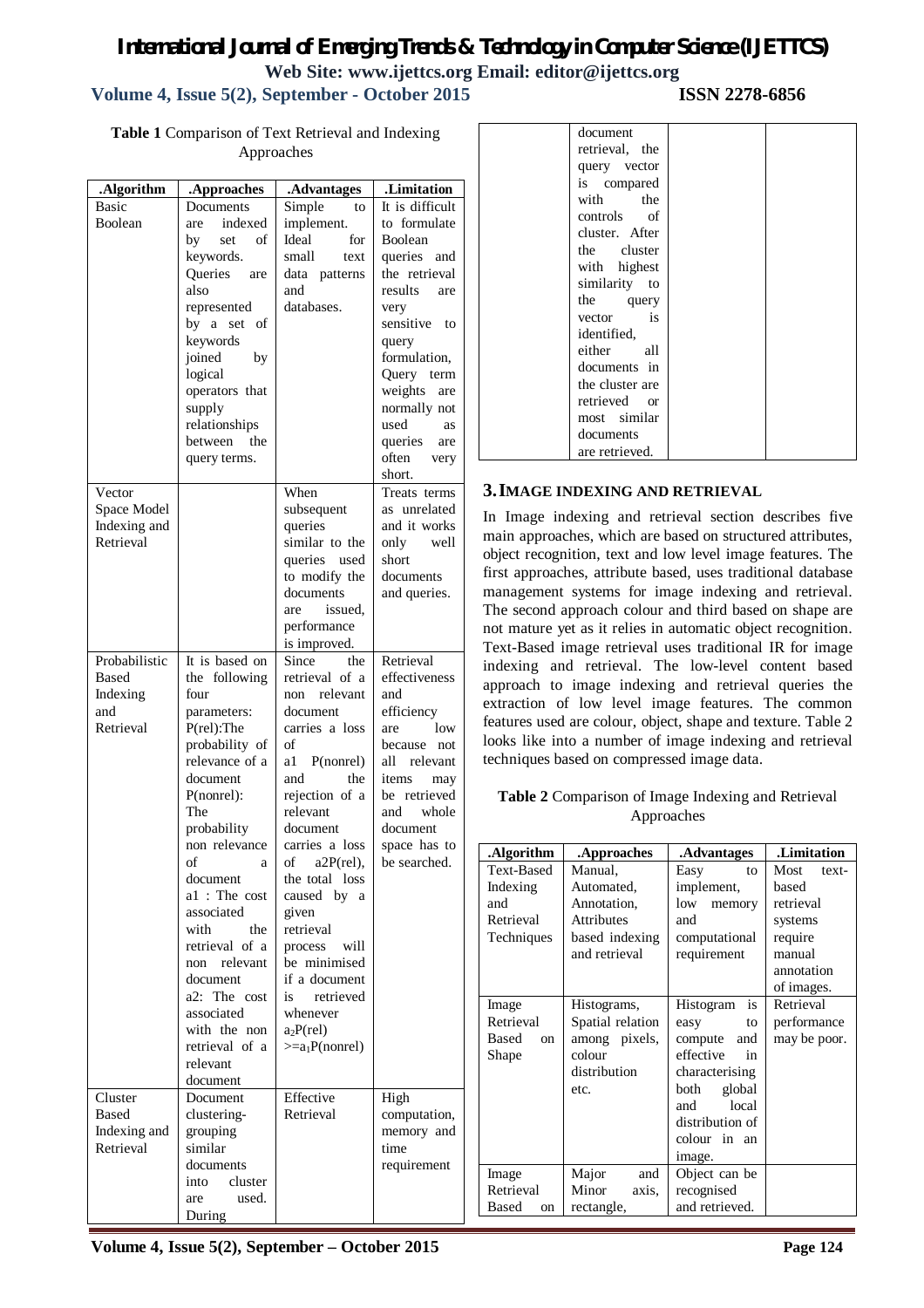## *International Journal of Emerging Trends & Technology in Computer Science (IJETTCS)* **Web Site: www.ijettcs.org Email: editor@ijettcs.org**

## **Volume 4, Issue 5(2), September - October 2015 ISSN 2278-6856**

| Shape                                     | Eccentricity<br>and<br>moment<br>invariants,<br>histogram<br>of<br>edges detected,<br>elastic temple<br>matching,<br>region<br>based<br>shape<br>representation, |                                         |            |                                                                 | (Vn)<br>Algorit<br>Feature<br>Vector<br>technic |
|-------------------------------------------|------------------------------------------------------------------------------------------------------------------------------------------------------------------|-----------------------------------------|------------|-----------------------------------------------------------------|-------------------------------------------------|
| Sequential                                | Rotational<br>Normalisation.<br>The SMAT is a                                                                                                                    | Multiple                                |            |                                                                 | Techni<br><b>Based</b>                          |
| Multiple<br>Attribute<br>Tree             | multi-tier tree<br>structure,<br>where<br>each<br>layer<br>corresponds to<br>indexing<br>an<br>attribute.                                                        | features<br>used<br>indexing.           | are<br>for |                                                                 | Artific<br>Neural<br>Netwo                      |
| <b>Texture</b><br><b>Based</b><br>Methods | Coarseness,<br>Contract.<br>Directionality,<br>Line Likeness,                                                                                                    | Ideal<br>natural<br>Images<br>satellite | for<br>and | Poor<br>performance<br>images<br><sub>on</sub><br>other<br>than |                                                 |
|                                           | Regularity,<br>Roughness                                                                                                                                         | Images.                                 |            | natural<br>images.                                              | Virtual<br>(Vn)                                 |

#### **4.AUDIO INDEXING AND RETRIEVAL**

Improvements in speech recognition technology and computing power have enabled the development of usable indexes for vast spoken audio repositories. A standard technique is to use speech recognition to transcribe the audio and then to build an index using this transcription. However, this approach suffers from that fact that a speech recogniser has a limited vocabulary so the system cannot retrieve out of vocabulary (OOV) queries. A popular technique to confront this problem is to use phoneme recognizition system is used to transcribe the spoken audio. Word queries are then converted to phoneme sequences and searched for in the transcription.

#### **Table 3** Comparison of Audio Indexing and Retrieval Approaches

| (Vn)<br>Algorithm                                                                     | multi-<br>resolution<br>capabilities of<br>the<br>hierarchical<br>tree structure                                                                                                                                 | effective<br>retrieval                | memory<br>requirement                                                 |
|---------------------------------------------------------------------------------------|------------------------------------------------------------------------------------------------------------------------------------------------------------------------------------------------------------------|---------------------------------------|-----------------------------------------------------------------------|
| Feature<br>Vector based<br>technique                                                  | Pitch, ZCR etc.<br>features<br>are<br>extracted<br>and<br>indexed                                                                                                                                                | Good<br>retrieval<br>result           | Require<br>more time to<br>compare<br>query with<br>database          |
| Techniques<br><b>Based</b><br><sub>on</sub><br>Artificial<br>Neural<br><b>Network</b> | <b>ANN</b><br>An<br>consists<br>of<br>many neurons<br>interconnected<br>by links with<br>weights.<br>Speech<br>recognition<br>with<br><b>ANNs</b><br>consists<br>of<br>training<br>and<br>recognition<br>stages. | Suitable<br>speech<br>recognition     | Extensive<br>training<br>is<br>required for<br>effective<br>retrieval |
| Virtual-Node<br>(Vn)<br>Algorithm                                                     | It exploits the<br>multi-<br>resolution<br>capabilities<br>of<br>the<br>hierarchical<br>tree structure                                                                                                           | Fast<br>and<br>effective<br>retrieval | High<br>memory<br>requirement                                         |

### **5.VIDEO INDEXING AND RETRIEVAL**

With the development of multimedia data types and available bandwidth there is huge demand of video retrieval systems. Content based Video Indexing and Retrieval (CBVIR), in this problem searching for digital videos in large databases. The "Content-Based" means the search will analyse the actual content of the video. Video is created by taking set of shots and composing them together specified composition operators. Due to limitation of space in this paper we discuss texture, colour and shape used for indexing.

| <b>Table 4</b> Comparison of Video Indexing and Retrieval |
|-----------------------------------------------------------|
| Approaches                                                |

|                                                                                   |                                                                                                                                                                     |                                                  |                                                                                             | .Algorithm                                                             | .Approaches                                                                                                                | .Advantages                                                                 | .Limitation                                                                                                                                      |
|-----------------------------------------------------------------------------------|---------------------------------------------------------------------------------------------------------------------------------------------------------------------|--------------------------------------------------|---------------------------------------------------------------------------------------------|------------------------------------------------------------------------|----------------------------------------------------------------------------------------------------------------------------|-----------------------------------------------------------------------------|--------------------------------------------------------------------------------------------------------------------------------------------------|
| .Algorithm<br>Techniques<br>Based<br>on<br>Artificial<br>Neural<br><b>Network</b> | .Approaches<br><b>ANN</b><br>An<br>consists<br>of<br>neurons<br>many<br>interconnected<br>by links with<br>weights.<br>Speech<br>recognition<br><b>ANNs</b><br>with | .Advantages<br>Suitable<br>speech<br>recognition | .Limitation<br>Extensive<br>training<br><i>is</i><br>required for<br>effective<br>retrieval | Indexing and<br>retrieval<br>Based on r<br>of<br>frames<br>video shots | Common way<br>of creating a<br>shot index is<br>to<br>use<br>a<br>representative<br>frame<br>to<br>represent<br>a<br>shot. | Single frame<br>represent a<br>shot.<br>reducing<br>complex<br>computation. | Treats video<br><b>as</b><br>a<br>collection of<br>images<br>and<br>ignores<br>temporal or<br>motion<br>information<br>contained in<br>the video |
|                                                                                   | consists<br>of<br>training<br>and<br>recognition<br>stages.                                                                                                         |                                                  |                                                                                             | Indexing and<br>retrieval<br>Based<br>on<br>Motion                     | Motion<br>content.<br>motion<br>uniformity                                                                                 | Extension of<br>frame<br>method and<br>takes care of                        | Retrieval<br>performance<br>depends on<br>window                                                                                                 |
| Virtual-Node                                                                      | It exploits the                                                                                                                                                     | and<br>Fast                                      | High                                                                                        | Information                                                            | etc.<br><b>1S</b>                                                                                                          | motion                                                                      | size.                                                                                                                                            |